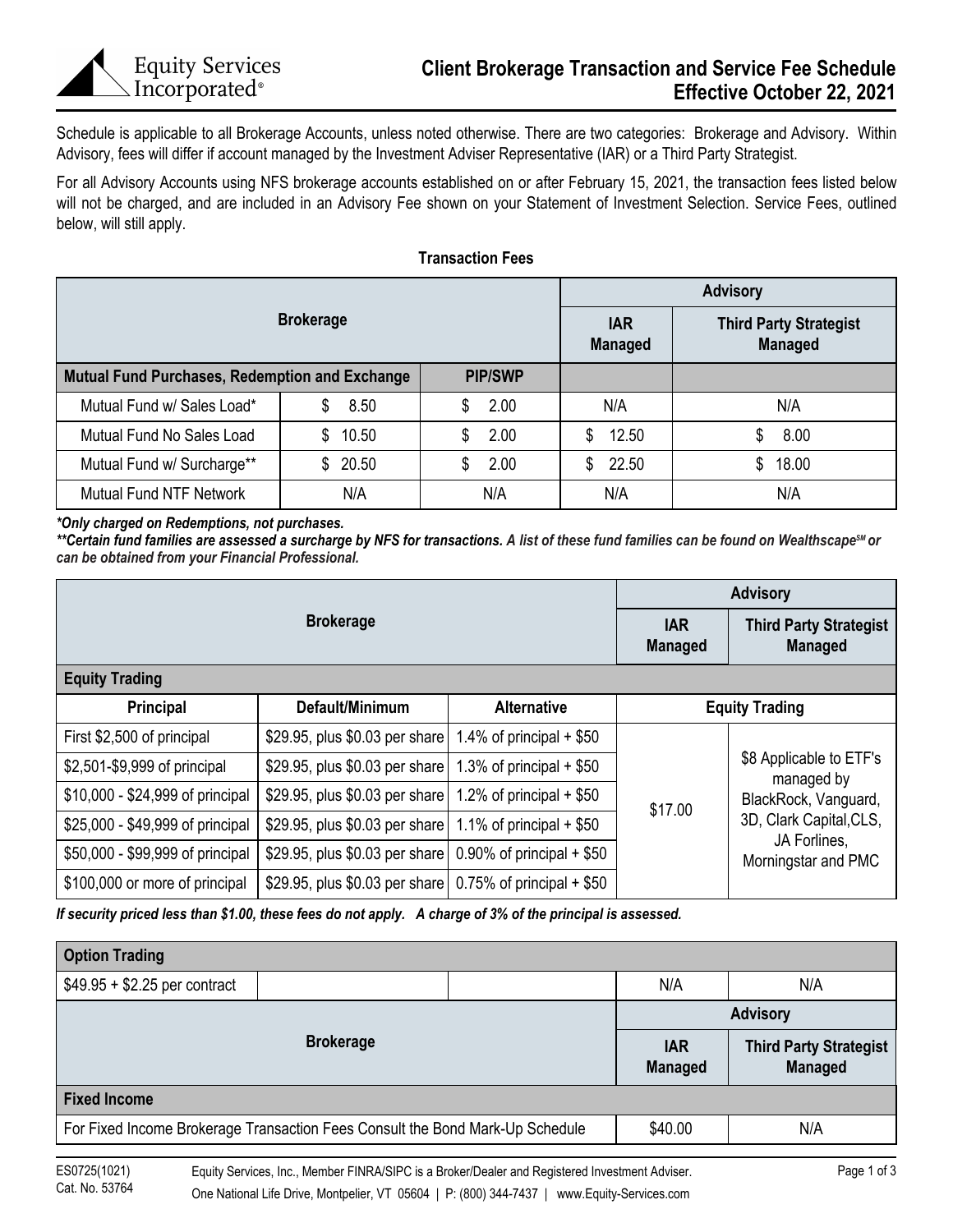| <b>Annual Account Service Fees</b>             | Stock/Certificate/Re-Registration      |                                      |         |  |
|------------------------------------------------|----------------------------------------|--------------------------------------|---------|--|
| Custodial Fee (IRA accounts)                   | \$40                                   | Certificate Safekeeping              | \$15/mo |  |
| Custodial Fee (HSA accounts)                   | \$40                                   | <b>Trade and Margin Extensions</b>   | \$15    |  |
| Inactivity Fee Non IRA                         | \$35                                   | Transfer & Ship (DRS Eligible)       | \$50    |  |
| Registered Alternative Investments Custody     | \$35                                   | Transfer & Ship (non-DRS)            | \$500   |  |
| Non-registered Alternative Investments Custody | \$125                                  | Legal Return                         | \$75    |  |
| <b>Cashiering Fees</b>                         | Legal Transfer                         | \$150                                |         |  |
| <b>Insufficient Funds</b>                      | \$25                                   | Physical Reorganization              | \$150   |  |
| Overnight Mailing Fee                          | \$15                                   | <b>Restricted Stock Transactions</b> | \$160   |  |
| Stop / Reissue Check                           | \$25                                   | Rereg / Transfer Alt Investment      | \$50    |  |
| Wire Fee                                       | \$15                                   | <b>Select Access Annual</b>          |         |  |
| <b>Miscellaneous Fees</b>                      | <b>ACH/Direct Deposit and Bill Pay</b> | \$10                                 |         |  |
| <b>IRA Termination</b>                         | \$125                                  | <b>Check Writing</b>                 | \$5     |  |
| Non-qualified ACAT Out                         | \$35                                   | Visa Debit Card                      | \$5     |  |
| Duplicate Statement & Confirms                 | \$3.50                                 | <b>Premiere Access Annual</b>        | \$100   |  |
| <b>Interested Party Mailing</b>                | \$5.00                                 |                                      |         |  |
| <b>QTLY Paper Statement Account Fee</b>        | \$5.00                                 |                                      |         |  |
| Service and Handling Fee / Per Trade           | \$3.50                                 |                                      |         |  |
|                                                |                                        |                                      |         |  |

## **Service Fees**